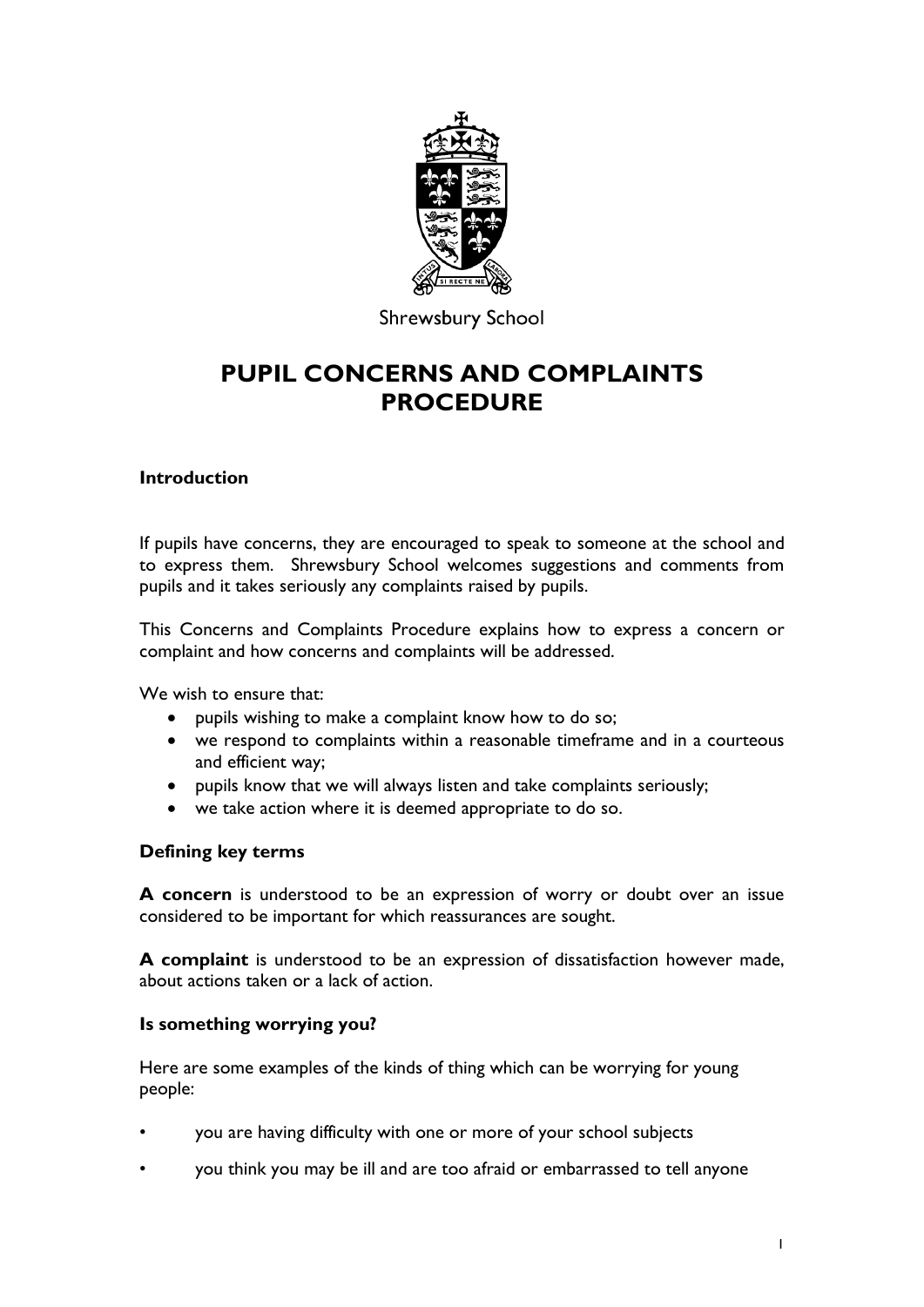- you feel very depressed, or that life is not worth living
- you or your friends are being bullied or treated unkindly by another pupil
- you think that another pupil is not eating properly, or may be harming him / herself
- you are worried, angry or hurt about something happening at home
- you think that another pupil has done, or is about to do, something seriously wrong or dangerous
- you are caught in a serious situation that you don't know how to get out of, for example to do with drugs, alcohol, money or sex
- you feel you are being treated unfairly simply because you are a girl or simply because you are a boy, or because of your colour or religion, or because you have a disability or learning difficulty, or because you may be lesbian or gay
- you feel that a member of staff has treated you unfairly e.g. in a punishment given, or in favouring other students
- you feel you are not given enough privacy.

If any of these things are happening, please talk to someone about it, even if you feel you can handle the situation. It may be that what's going on affects other people at school, or that you are unaware of all the different ways a problem can be tackled.

The information and procedures below may be useful.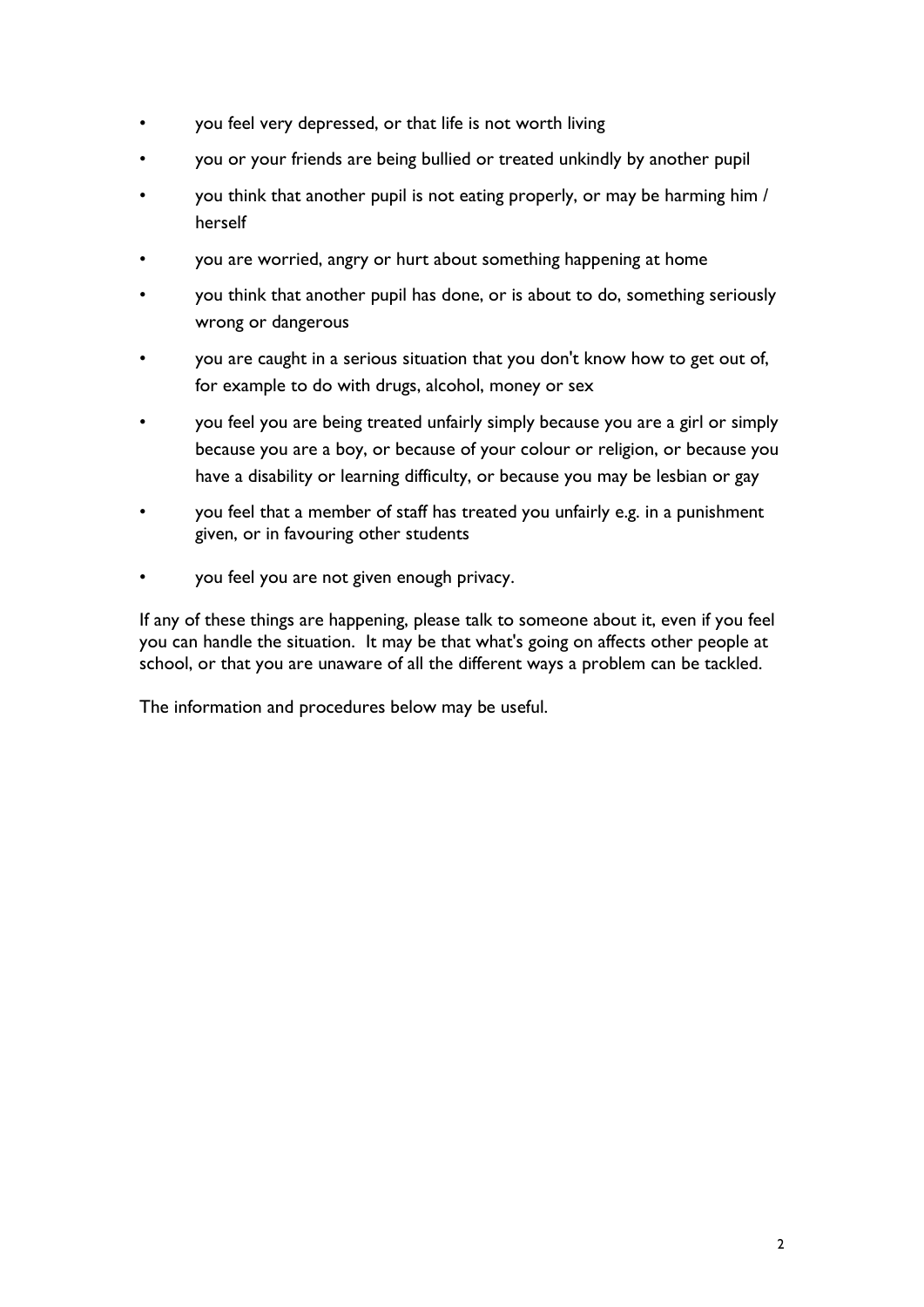### **Informal Procedure**

This procedure offers a way for pupils to resolve concerns and complaints informally and, hopefully, quickly by discussing a concern or complaint with an appropriate person at school, usually a member of staff, and, through such discussion and any resultant outcome, being reassured that the matter has been, or is being, satisfactorily dealt with and need not be taken further.

In many instances a concern or complaint may be articulated during conversation with friends or others whom the complainant already trusts and with whom he or she is happy to discuss the complaint.

However, sometimes pupils may also need the help and support of an adult or professional. Pupils should choose whoever they feel most comfortable and safe talking to.

In the first instance, it is recommended that a pupil gets in touch with one or more of the following: their parents, their Housemaster/Housemistress, their personal tutor, a senior pupil, any member of staff, a House Tutor, the House Matron, the Senior Deputy Head, the Deputy Head (Pastoral), the Chaplain, the Medical Centre, the Designated Safeguarding Leads or the Headmaster.

Independent Adults are also available to talk to and pupils may contact them directly about any personal problems or concerns at school. These are people who live locally but have no formal connection to the School. The contact details of the current Independent Adult are:

Mrs Mary Clapworthy Tel. 01743 343852

It may be that, through discussion with this individual, matters can be resolved quickly, informally and with the minimum of fuss, and that the complainant feels that there is no need to take things further.

If, however, matters appear not to have been satisfactorily resolved through informal consultation, or if the issue is not suitable for informal resolution, it is appropriate to consider making a formal complaint, the procedure for which is explained below.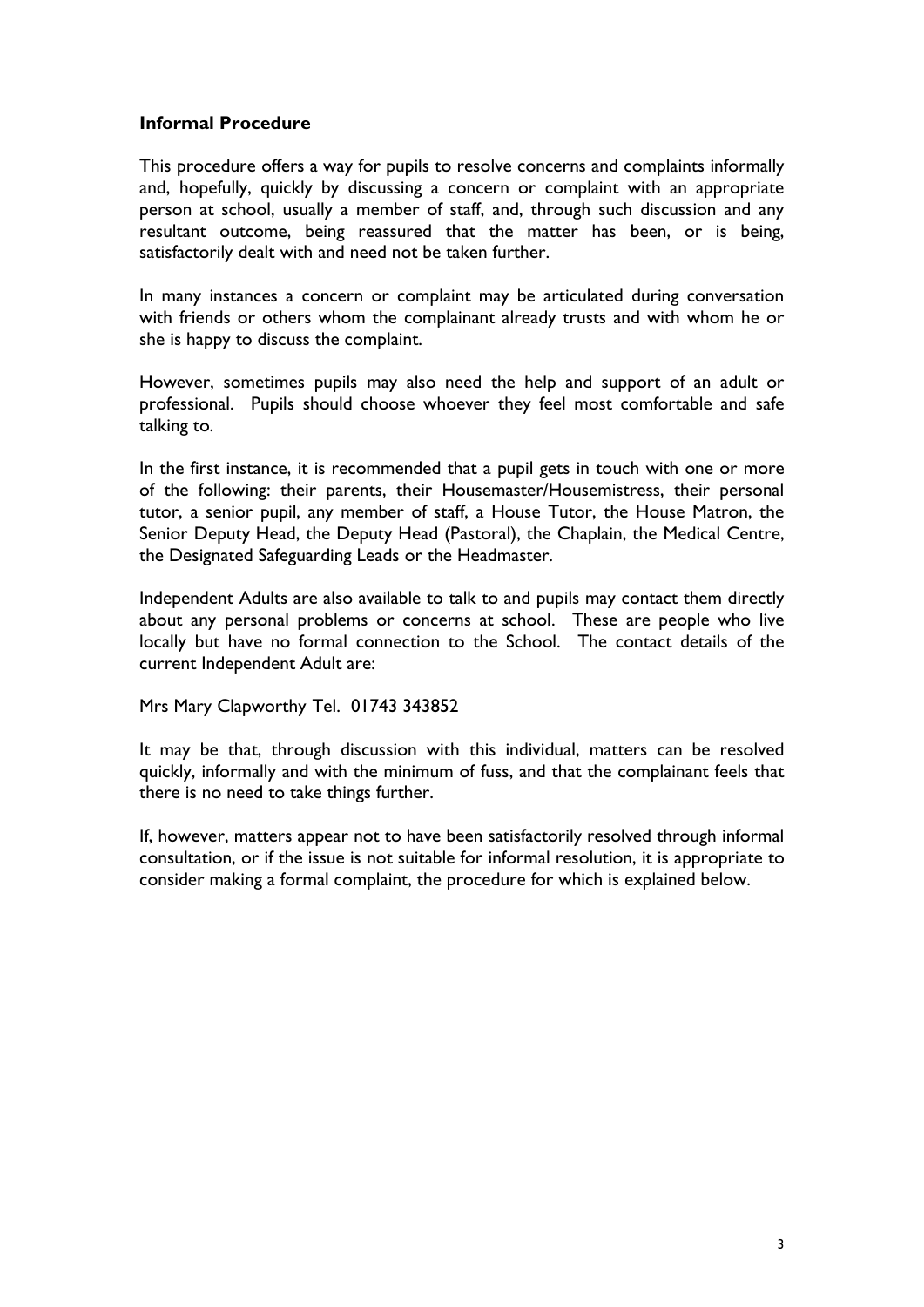## **Formal Complaints Procedure**

This procedure is designed to enable pupils formally to express a complaint in writing and to receive a formal response, within a reasonable and clear time scale, from the school.

If the pupil is dissatisfied with the results of the Informal Procedure, or feels that informal discussion is inappropriate to their situation, then they may hand a formal written complaint to their Housemaster/Housemistress, the Senior Deputy Head, the Deputy Head (Pastoral) or one of the Designated Safeguarding Leads (Ms A.R. Peak, Dr R. Barrett, Mr H.P. Farmer, Miss E.J. Davis, Mr M.D.B. Johnson or Miss S.E. Pearson).

Such a complaint will receive a written reply within 48 hours of having been received within term-time explaining what is going to be done about the complaint. The pupil may be asked to speak to a senior member of staff about his / her complaint. He / she may be accompanied by a friend or another member of staff.

The Senior Deputy Head will be informed of all formal complaints from pupils.

### **Review Panel**

If the pupil is dissatisfied with the outcome or the Senior Deputy Head deems it necessary, the complaint may be referred to the **Internal Review Panel** to hear the case. This Panel will consist of the Senior Deputy Head, one of the Designated Safeguarding Leads, the School Chaplain and a Governor. If the Review Panel asks to hear the case, the procedure for doing so, which will be clear and simple, will be explained carefully and supportively and the complainant will be welcome, at any stage, to be accompanied by a friend.

In the case of a formal written complaint having been referred to the Internal Review Panel, a response will be communicated by the Panel to the complainant within 5 working days within term time of the referral of the written complaint to the Panel.

If the pupil is not satisfied with the results of either of the above procedures, or if he or she feels that to approach a current member of staff or the Internal Review Panel would be inappropriate to his or her concern, then the school suggests he or she contacts the **Independent Adult**:

Mrs Mary ClapworthyTel. 01743 343852

Alternatively he/she may contact Child Line on 0800 1111.

The 'Children's Commissioner' can also be contacted on the Freephone number 0800 528 0731 or by email on [help.team@childrenscommissioner.gov.uk](mailto:help.team@childrenscommissioner.gov.uk) (see <https://www.childrenscommissioner.gov.uk/help-at-hand/> ).

The Senior Deputy Head will keep a record of serious complaints from pupils and what happened to those complaints and will review them from time to time.